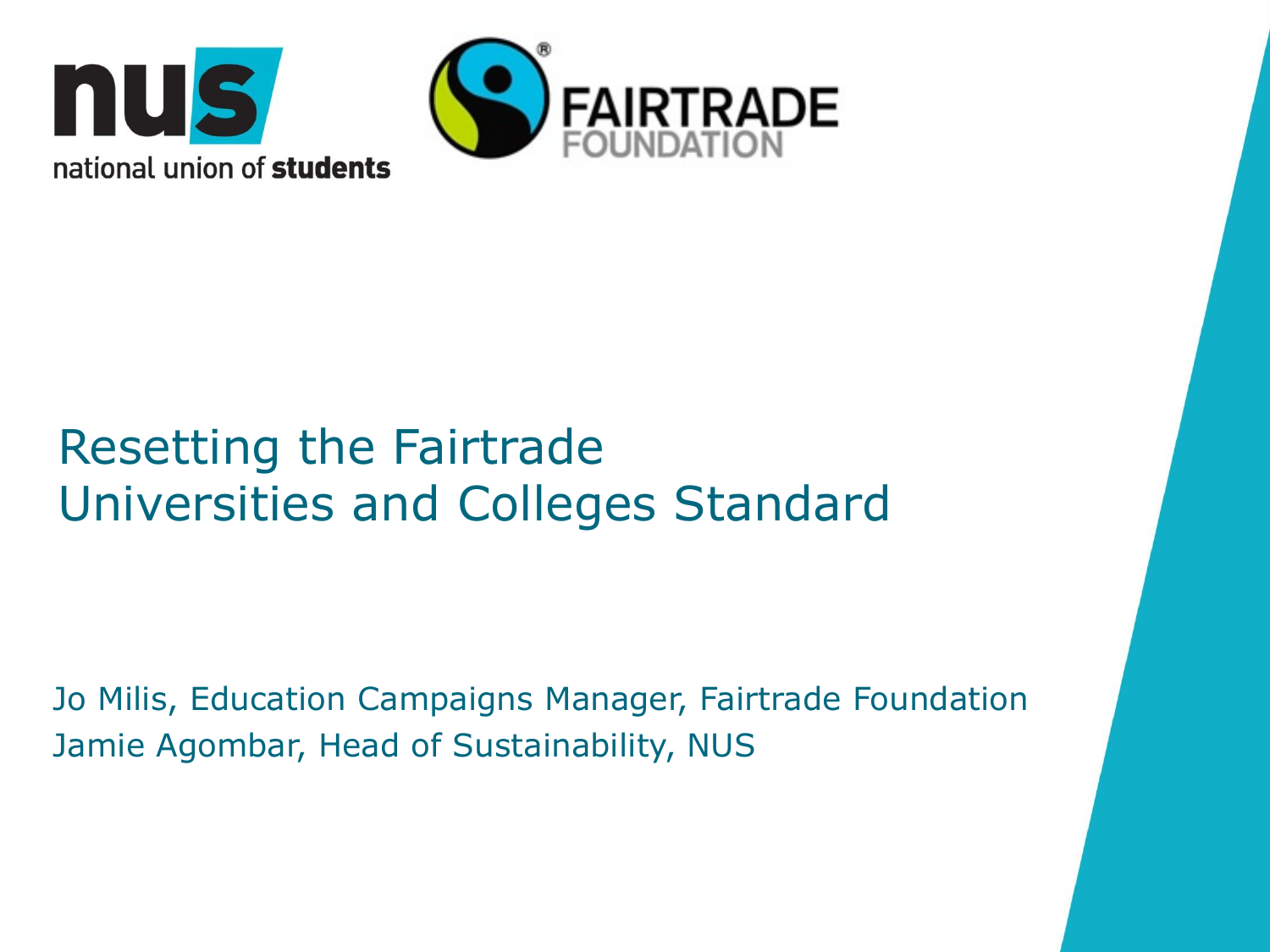### WHAT IS FAIRTRADE

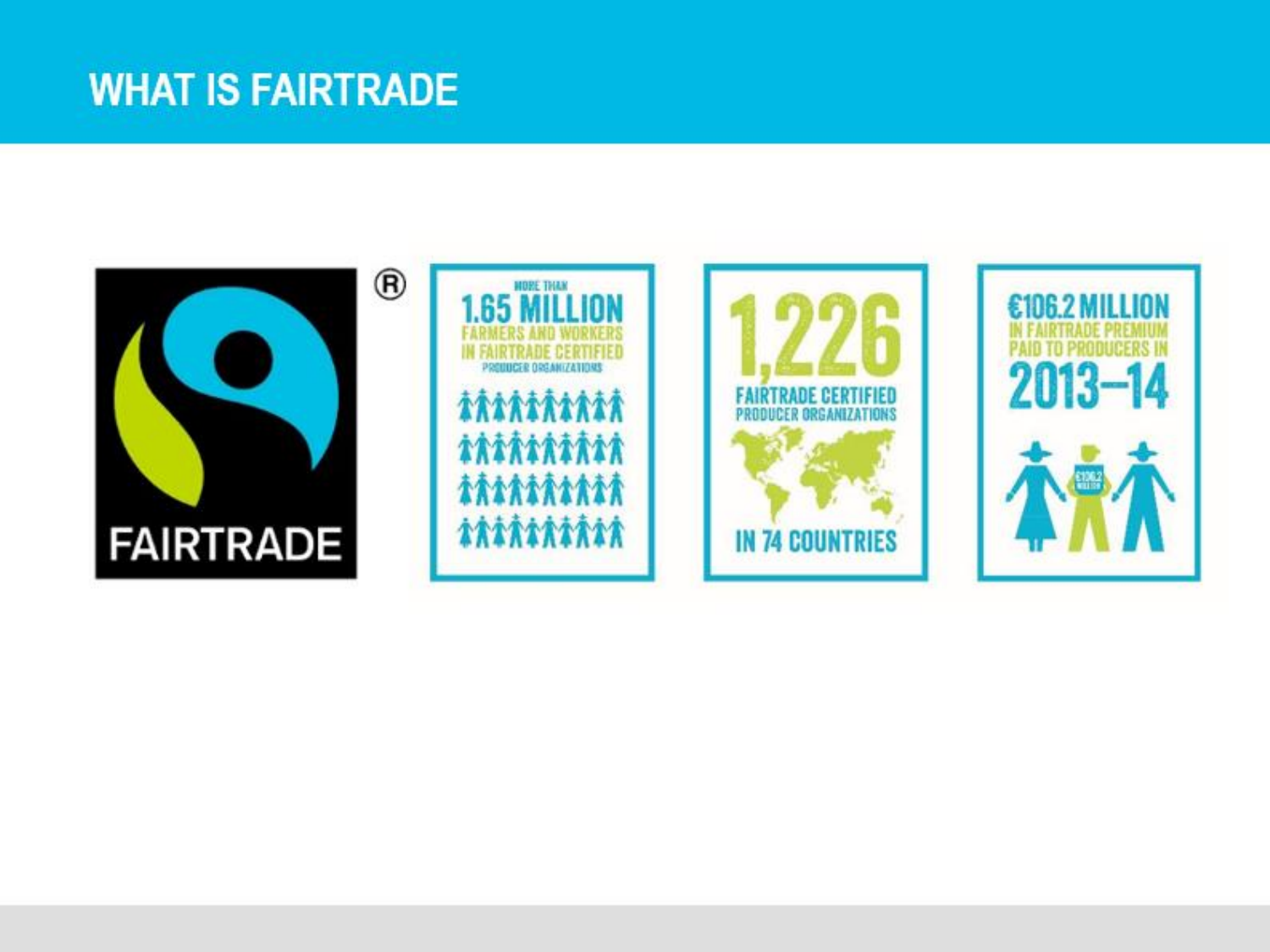# OUR MISSION

Millions of farmers in developing countries aren't paid what they deserve. We're working to change this.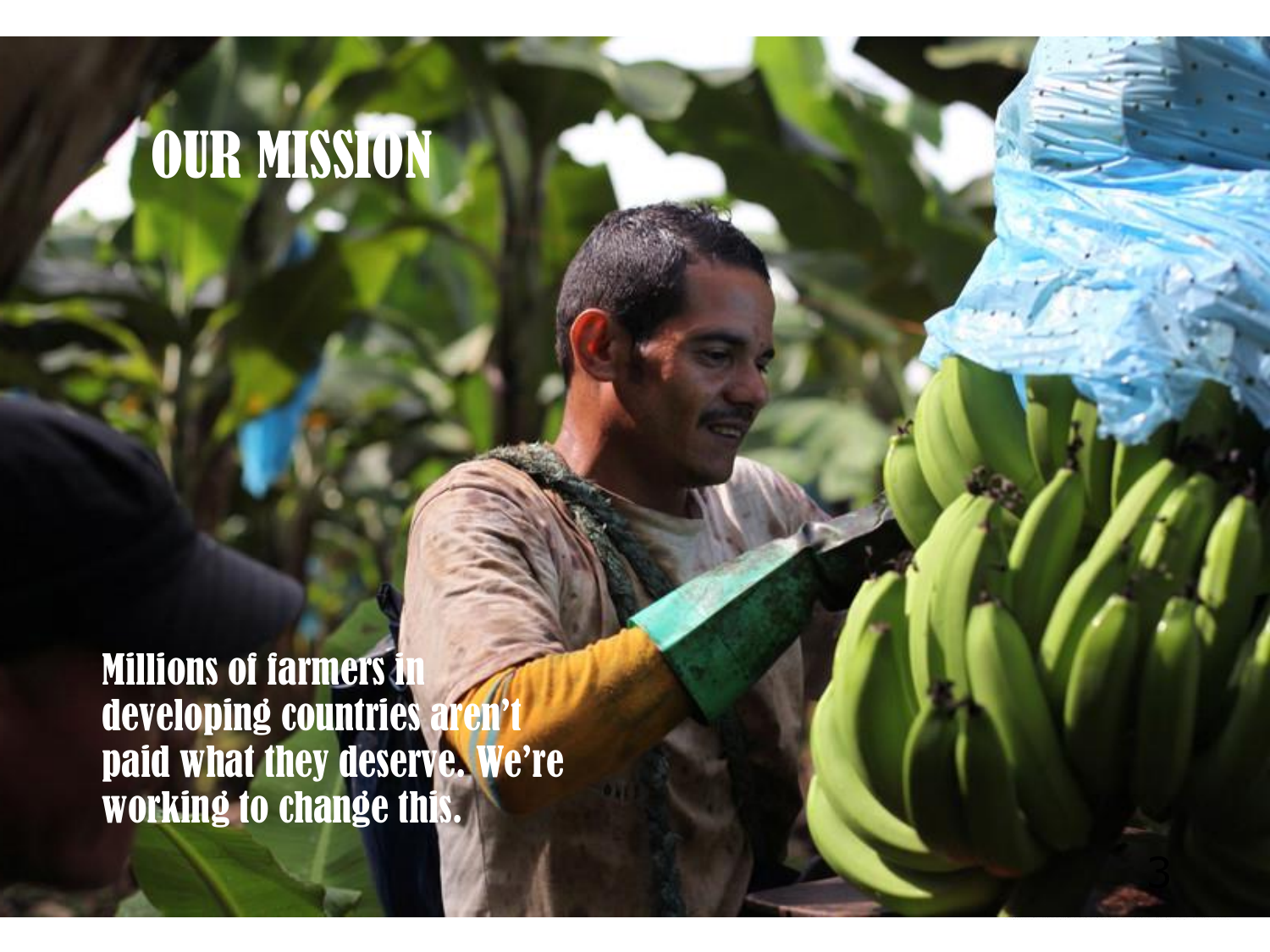## people & planet

student action on world poverty and the environment

### Oxford Brookes Becomes First Fairtrade University

#### 3 Oct 2003

**Farlier this month the Fairtrade Foundation awarded Oxford Brookes** the UK's first official 'Fairtrade University' status. This fantastic move, which was initiated by the local People & Planet group, follows two years of work by students and staff.

The official status means that Oxford Brookes has achieved 5 goals that will help increase the sale of Fairtrade products, including selling them in campus canteens and serving them at university events. Fairtrade products are guaranteed to provide a better deal to the farmers and workers in poor countries who grow much of the food we eat.

- For help making your university and school go Fairtrade order a free People & Planet campaign pack at: www.peopleandplanet.org/tradejustice/order.php
- REMINDER: If you haven 't already, please email your MP to demand Trade Justice in the aftermath of the collapse of the Cancun world trade summit: www.peopleandplanet.org/tradejustice/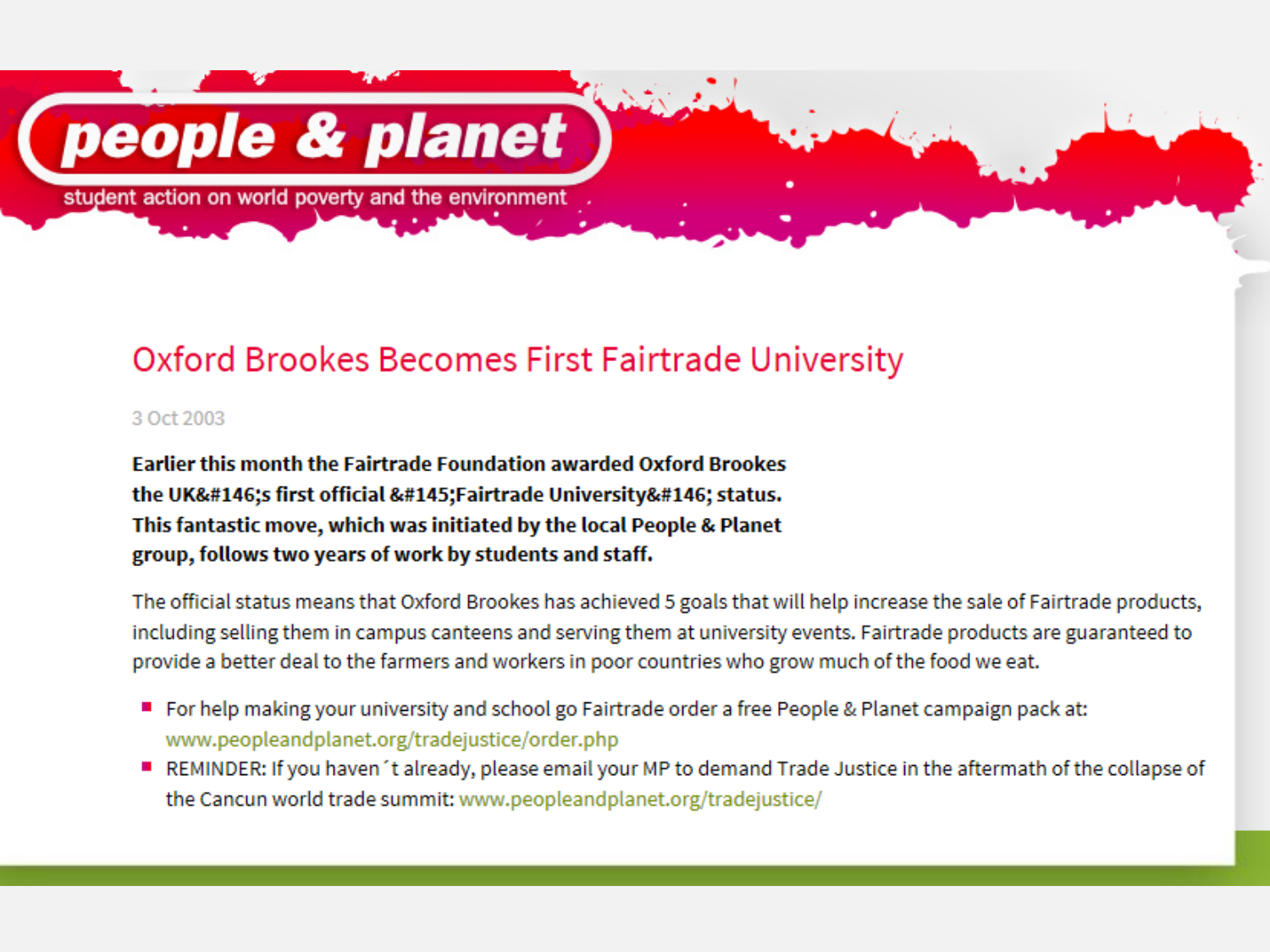### **Five goals**

- 1 Passing a Fairtrade policy statement
- 2 Getting Fairtrade products on campus
- 3 Using Fairtrade Products at meetings
- 4 Organising Fairtrade Campaigns
- 5 Set up a Fairtrade Steering Group



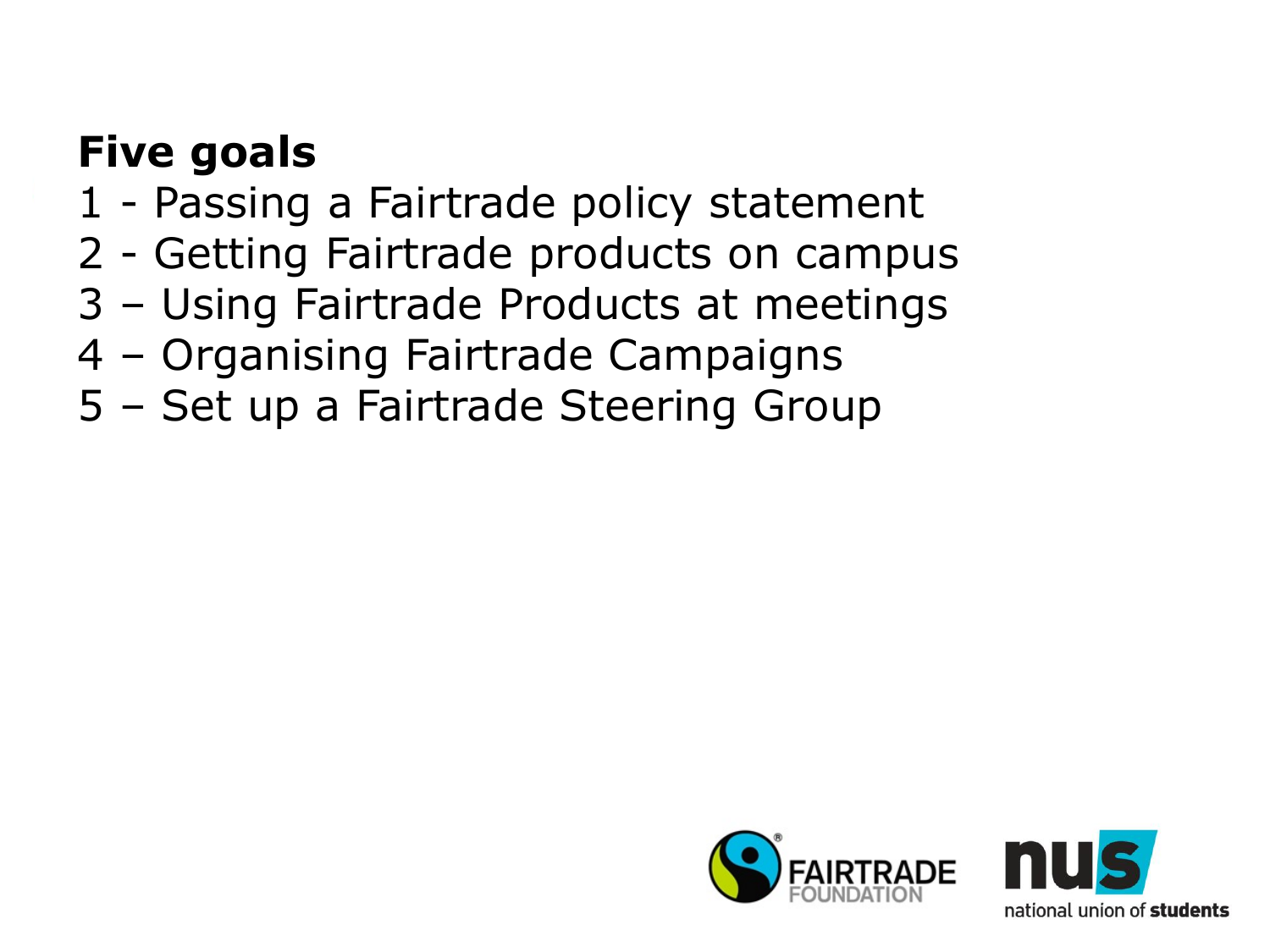

3rd Floor, Ibex House<br>42 - 47 Minories London ECSN 1DY T: +44 (0)20 7406 6842 F: +44 (0)20 7877 0101 www.fairtrade.org.uk

### FAIRTRADE UNIVERSITY / COLLEGE STATUS APPLICATION FORM

Complete and return when you have met your goals!

A copy of this form should be completed and signed by three members of the University's Fairtrade Bisering A copy of the numerican be complexed and signed by exist members of the chinesiant's naturale executive<br>Group, including is student, catering/shop and university/college representative when the Fairtrade enoup, moderny a sourche, calering-shop and university/completellights-schools when the Familysoc<br>University/College goals have been met. Please email it with your supporting evidence to voluntaer, university graintrade.org.uk. You can also post hard oopy supporting evidence to: Fairtrade volumeer.university@fairtrade.org.uk. Tou can also post hard oupy supporting evidence to. Fairwave<br>Universities and Colleges, Fairtrade Foundation, 3'4 Floor, Ibex House, 42.47 <mark>Migorias,</mark> London EC3N emmersions care compute, remused reconcerning on racing next measure, e.c. appears.<br>1DY, A signed and dated certificate will be awarded when Fairtrade status has been granted.

NB: Please check the Fairtrade Foundation website to ensure you have the most up to date version of this form,

goal information and supporting document expectations.

| Name of University/College:        |  |
|------------------------------------|--|
| Contact name:                      |  |
|                                    |  |
| Position of contact:               |  |
| Address:                           |  |
| Telephone                          |  |
|                                    |  |
| E-mail address:                    |  |
| Total number of students enrolled: |  |
| Date of submission:                |  |
|                                    |  |

atatus applied for (tick one box only): 国Fairtrade University 国Fairtrade College

Goal 1: Instate formal Fairtrade\* policy. The Student Union (or equivalent) and the University/<br>College authorities both create a Fairtrade policy incorporating these five goals. (this should be reviewed annually)

Details: (please include a signed copy of the Student Union and University Fairtrade Policy or joint policy as

approaching)

Any other progress or achievements:

3rd Floor, Ibac House, 42 - 47 Minories, London EC3N 1DY, T: 444 (0)20 7405 5942 F: 444 (0)20 7977 0101 www.fairtrade.org.uk<br>Company Ragislaned in England and Wales number 2723138. Ragislaned Charly number 1043335. VAT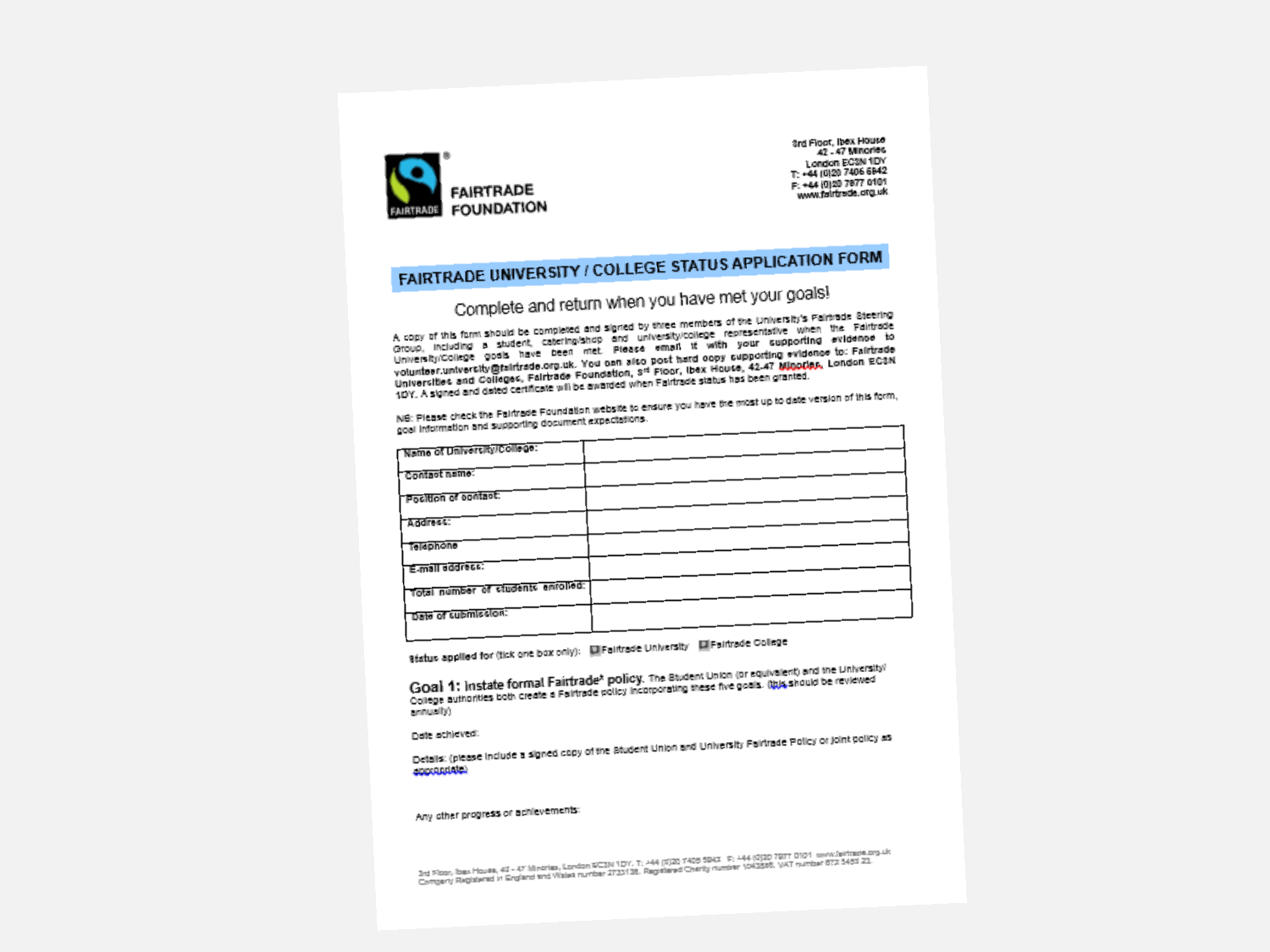### **How it works**

- Two year review period
- Free to get, but unsupported
- 113 / 170 TEIs have the standard, making it the most popular environmental standard in the sector?
- For 13-20 year olds, 98% had a awareness of the Mark, over 60% said they would take action for Fairtrade.
- Lots more demand, and more FT purchased on campuses
- Some evidence of embedding into the curriculum



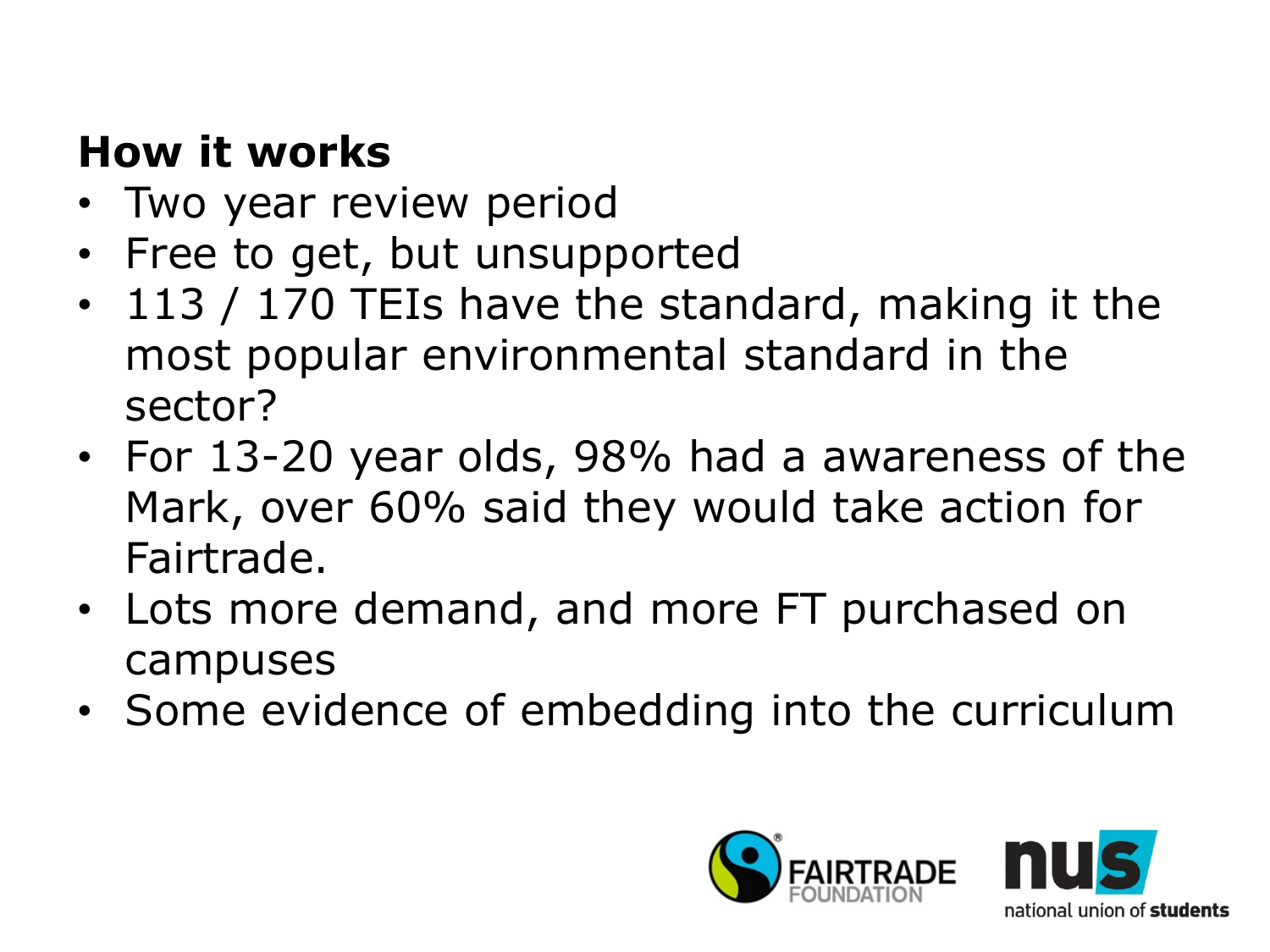#### **Curriculum**

Bournemouth University is committed to incorporating Fairtrade into the curriculum, and is an excellent example to other universities and colleges. The School of Tourism and particularly Bournemouth's Business School have led the way. A number of modules now cover Fairtrade, and related topics, including globalisation and sustainable consumption. Some units go even further to explore in-depth the banana trade and coffee.

Incorporating Fairtrade into the curriculum is a fantastic way to get students and staff discussing and debating the issues surrounding the global trading system today, and how Fairtrade aims to overcome this.



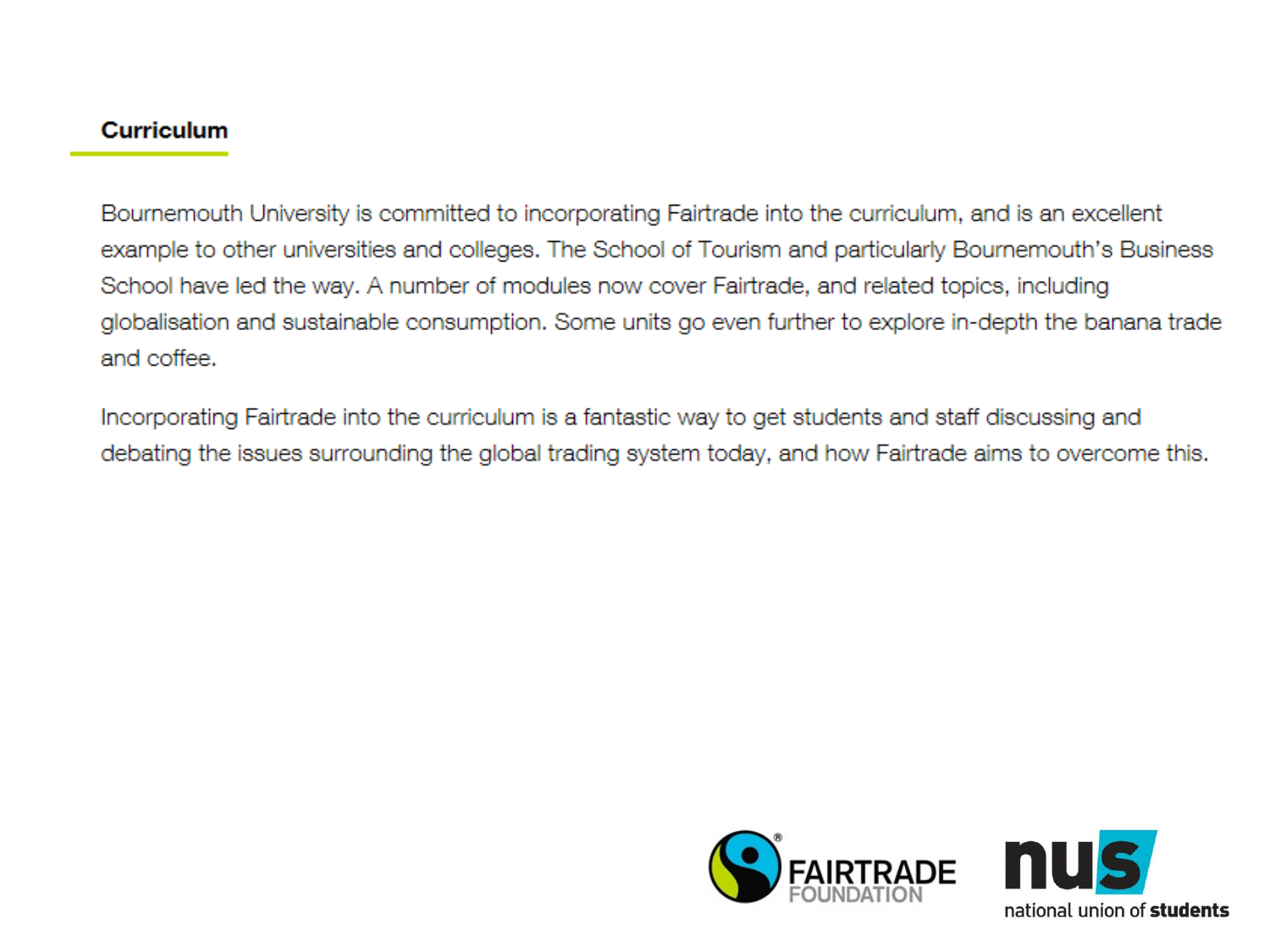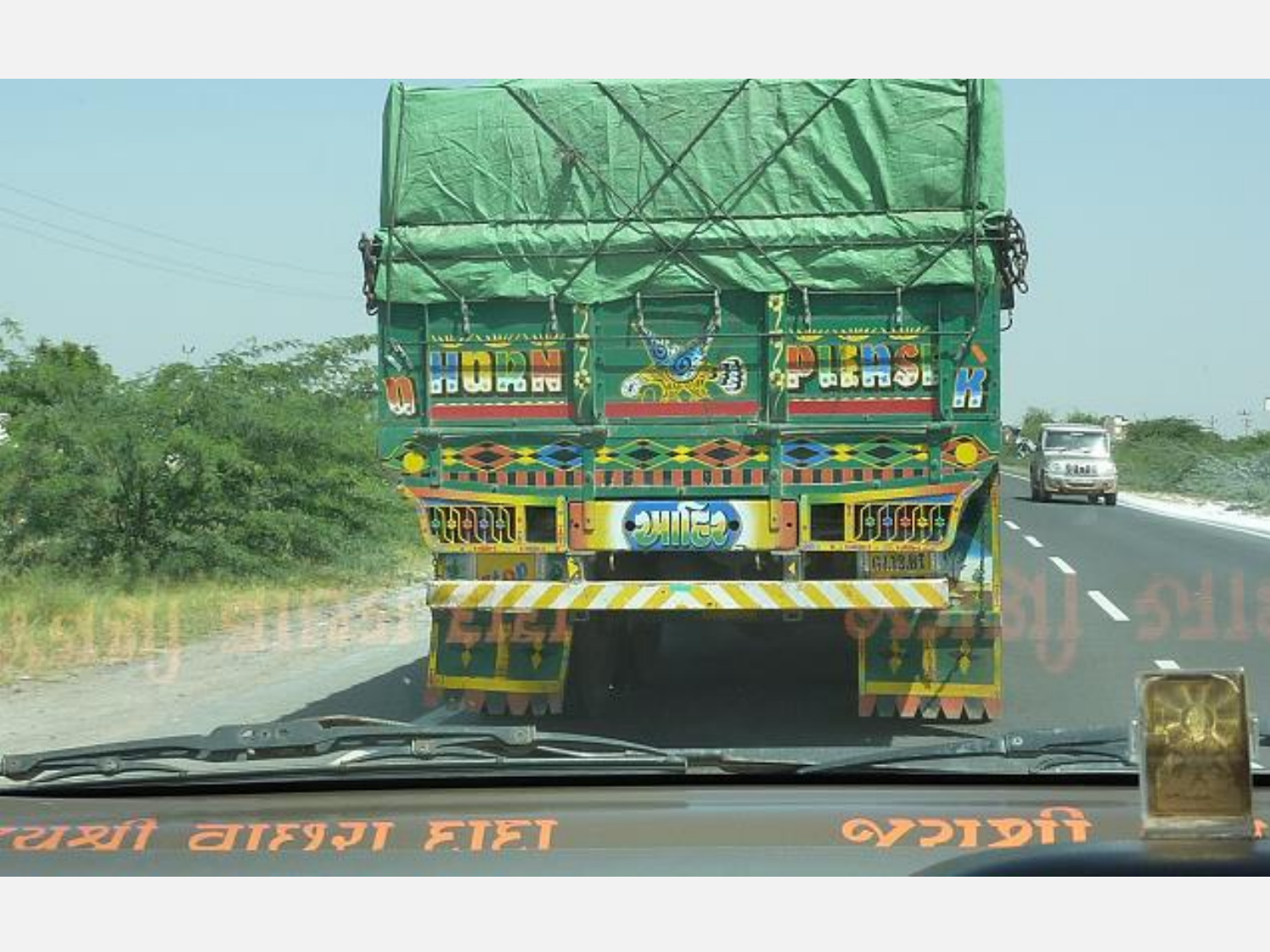

| <b>nus</b><br>Dissertations<br>for Good                |        |              |                                                                    |                       |                      |        |
|--------------------------------------------------------|--------|--------------|--------------------------------------------------------------------|-----------------------|----------------------|--------|
|                                                        | Home   | <b>About</b> | <b>Students</b>                                                    | <b>Universities</b>   | <b>Organisations</b> | Login  |
| <b>All Completed Projects</b>                          |        |              |                                                                    |                       |                      |        |
| Comparative study of<br>weather files and<br>buildings | D<br>þ |              | Food experiences of<br>hard-to-reach<br>populations in<br>Plymouth | Celory<br>$- Tango -$ | Celery               | Janga- |
| Student: Abdulazeez Rotimi                             |        |              | <b>Student: Natalie White</b>                                      |                       |                      |        |

Partnered with: CIBSE

Date completed:

All<sup>(</sup>

**Status: Completed** 



Date completed: 13th June 2015

**Status: Completed** 





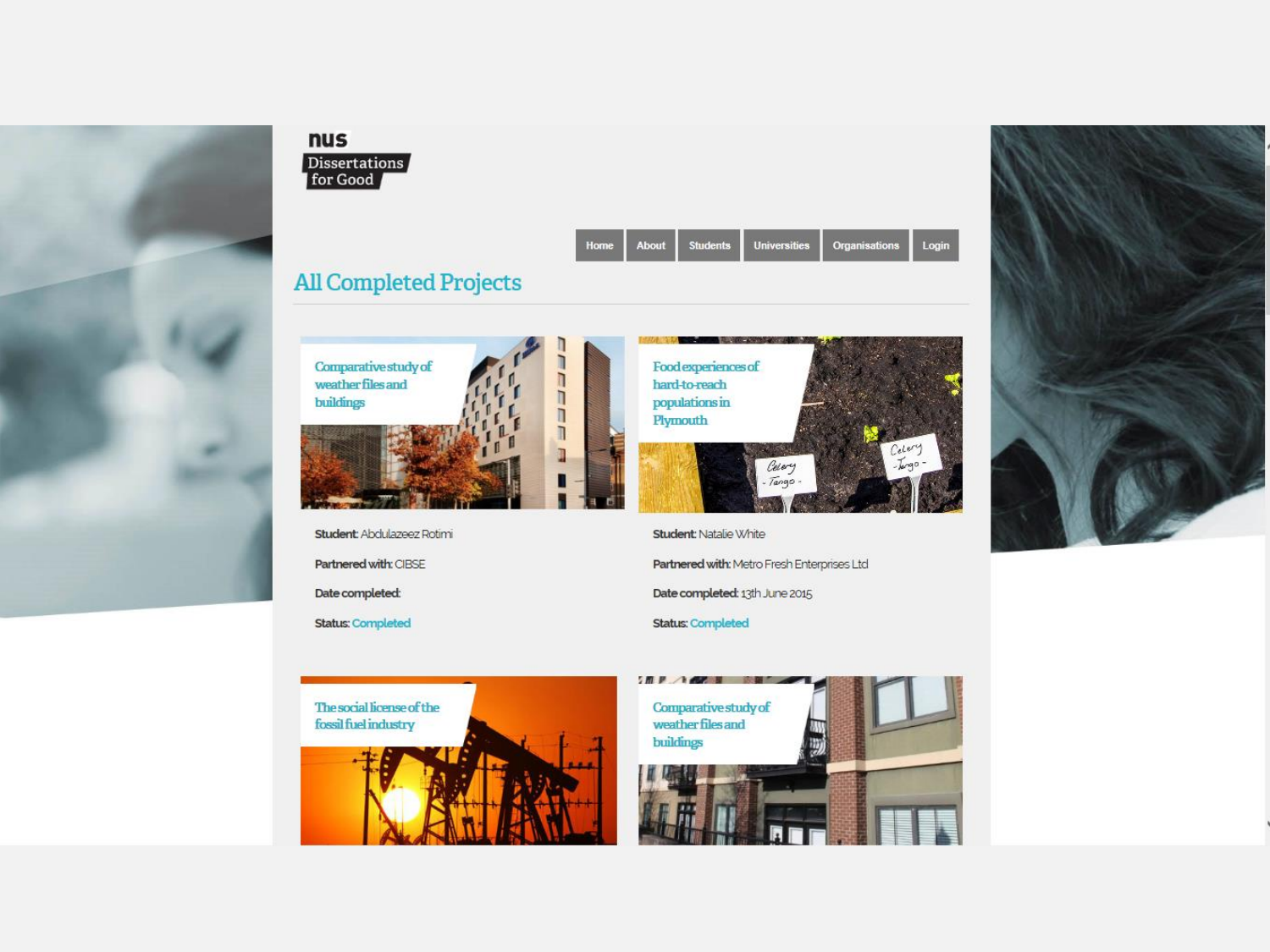

# nus national union of students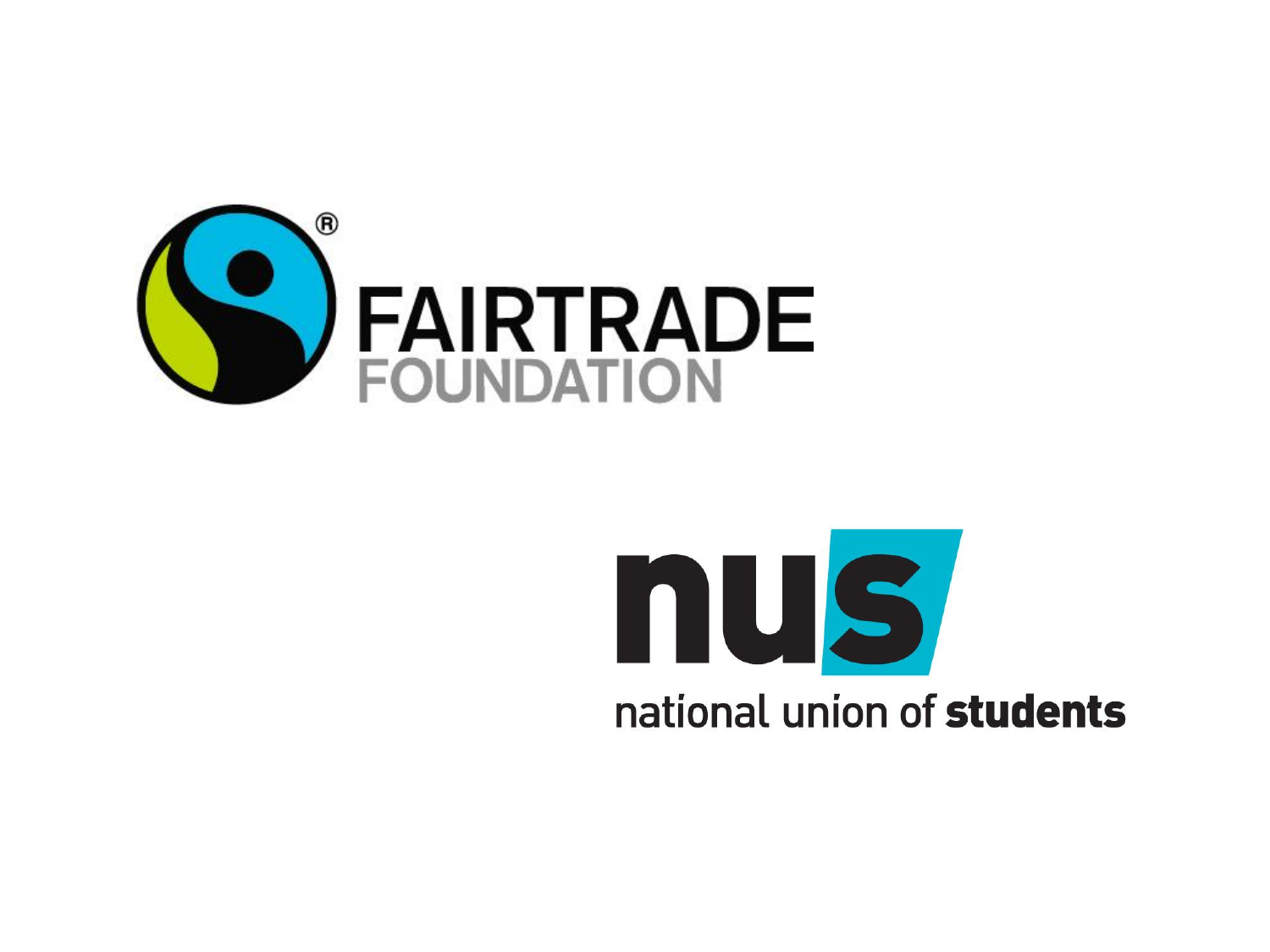### **Early thoughts on a new NUS Fairtrade University and College Standard**

- Full reset
- More challenging
- Retain partnership approach
- Supported
- Local student auditors, possibly course credit?
- Audit every two years
- Small fee, differentiated FE and HE
- Aim: Educational; responsible consumerism; a catalyst for so much more
- Pilot 2017/18



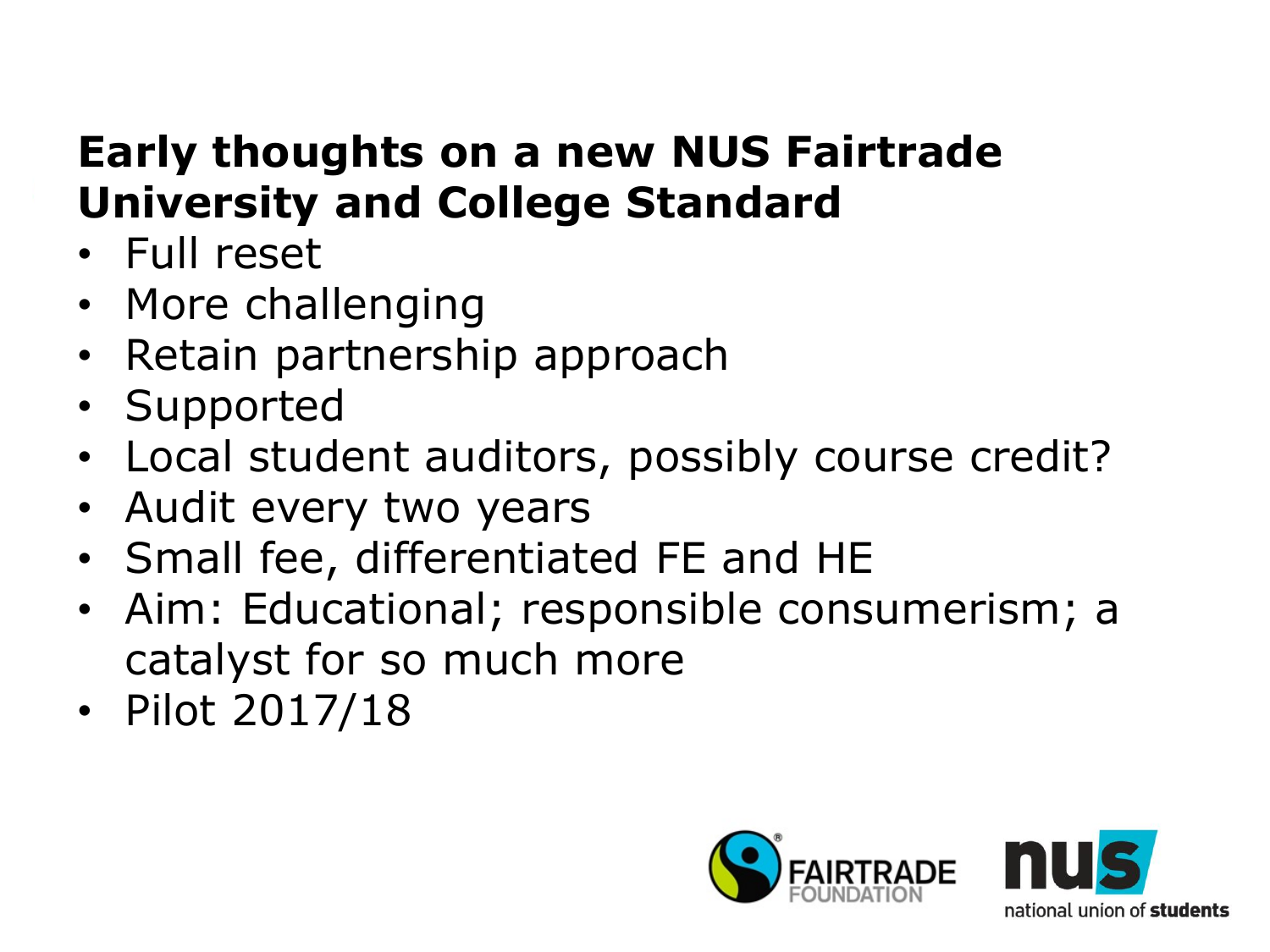### **Round 1: Existing scheme**

- What is the value?
- What do you like?
- What don't you like?

## **Round 2: New scheme criteria**

• What should the criteria be, to reinstate challenge?

### **Round 3: Support and accreditation**

- What do you need help with on this? What support should we offer?
- Score gradation, or, different levels of awards?
- Trained student auditors?



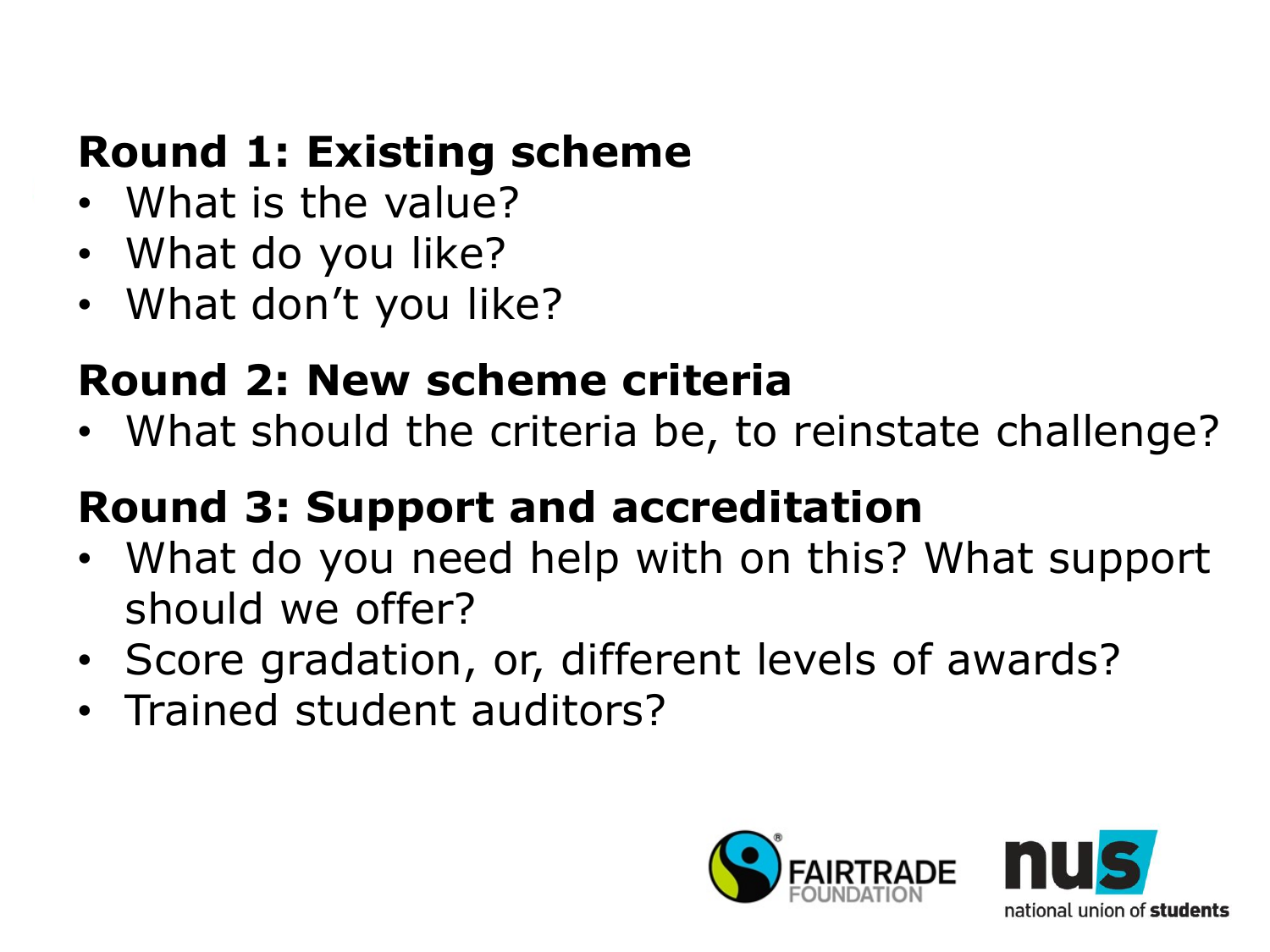### **Whole-institution reach of criteria**

- Insights: awareness, volumes
- Partnership approach
- Leadership, commitment, policy
- Procurement and commercial teams:
	- Actual procurement, clothing
	- Advocacy: Foodservice, purchasing consortiums
	- Supply chain engagement?
- Consumer engagement, promotion, publicity
- SU / student-led activity
- Teaching / learning
- Research / coursework
- Outreach and influence

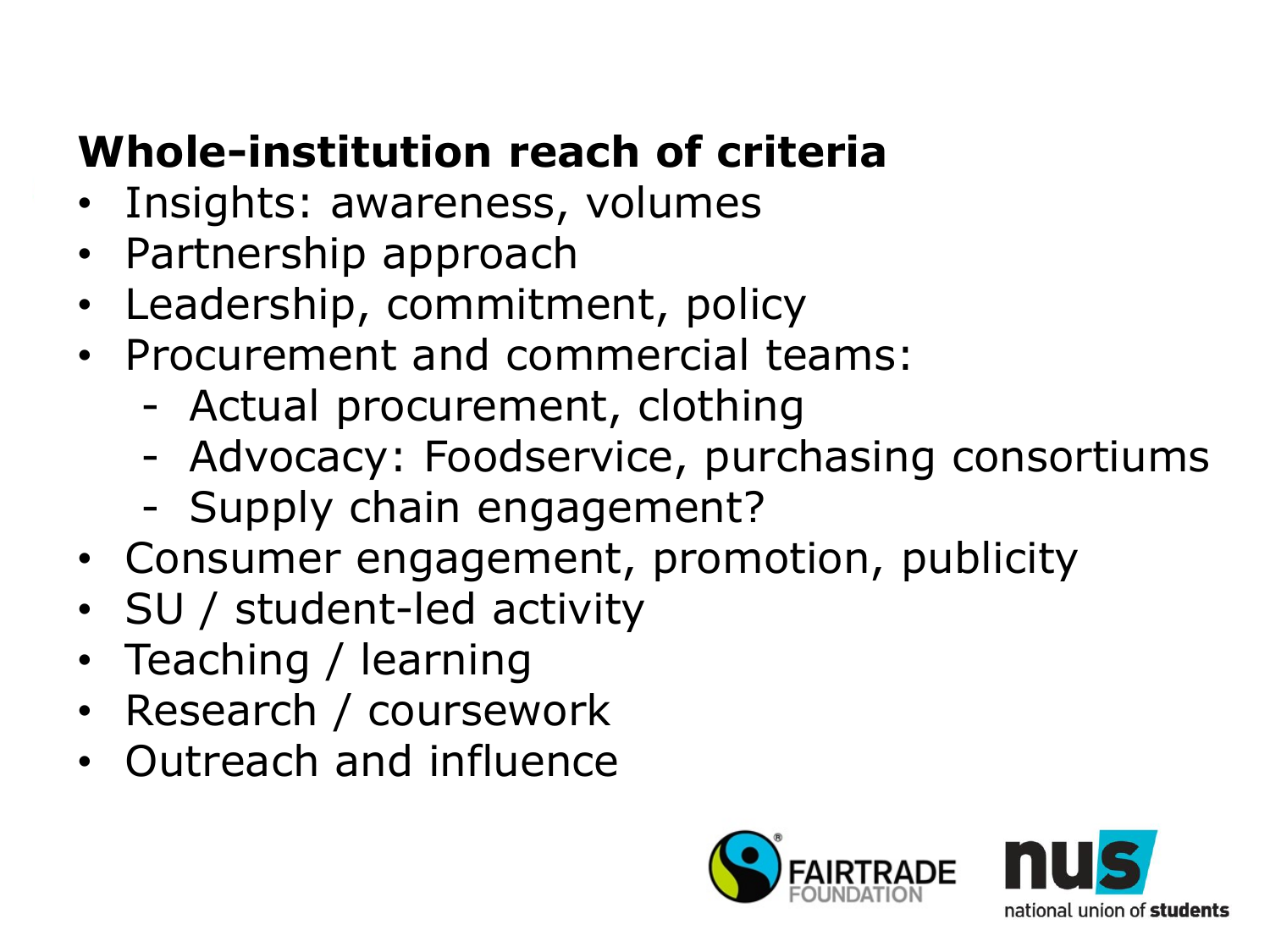## **2017/18 pilot year**

- 4 HEIs, 4 FEIs?
- A diversity of pilot institutions
- Start early summer 2017
- Co-creation
- Commitment to invest time and a bit of budget